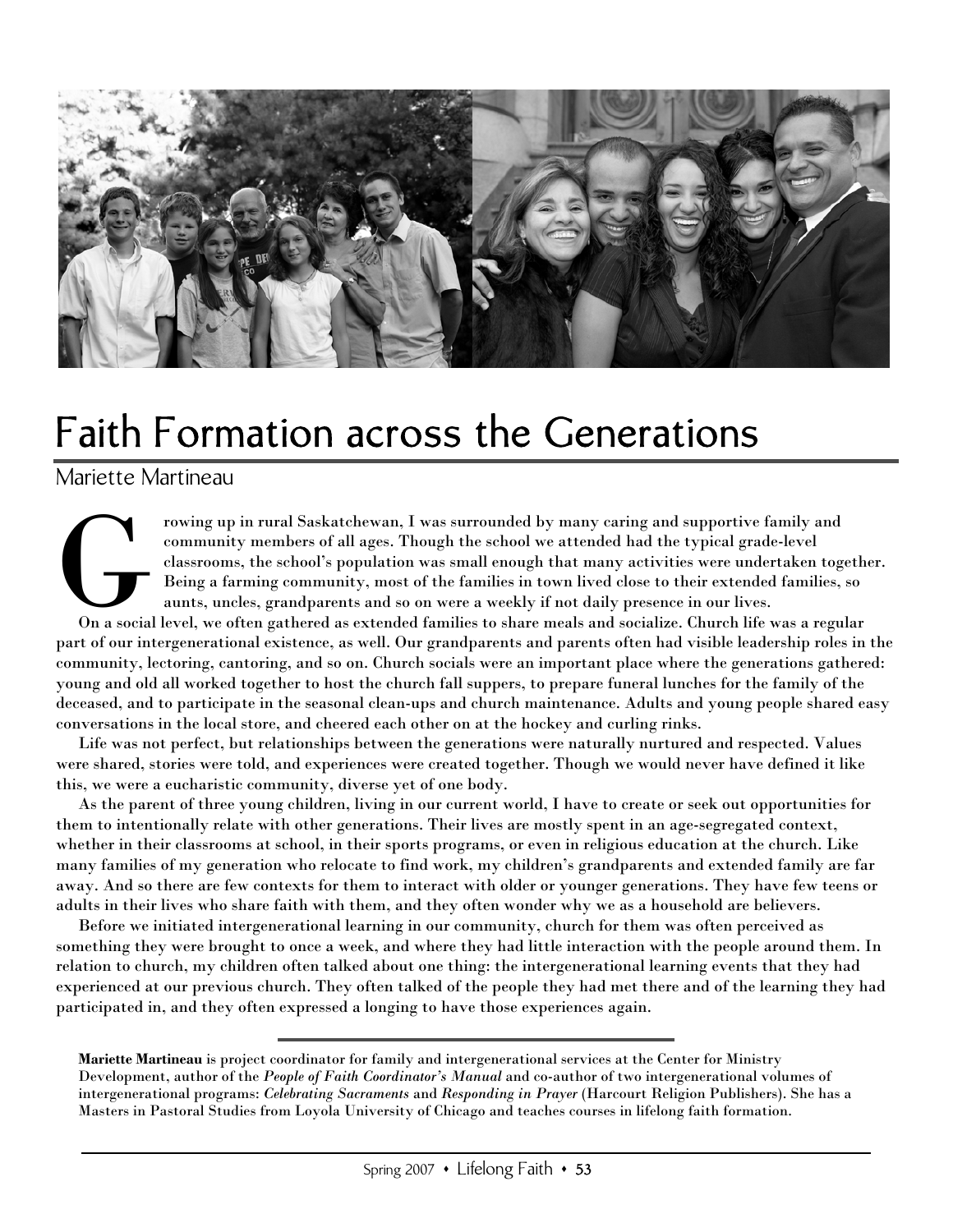It took a few years of watching and waiting before we were ready to suggest intergenerational learning to our new church. But eventually we did, and it has meant a new awakening for the Christian community as a whole.

Now, once a month, something different happens in our church. Imagine that it is Thursday night at Notre Dame Parish, and people are starting to gather in the hall for the monthly intergenerational learning session. The population resembles a family reunion with a diversity of households gathered. There are whole extended families gathered together—grandma, grandpa, mom, dad, and children. There are single older adults; there are moms and/or dads with one or two children; and there are even a few teenagers and young adults in the group. Everyone sincerely greets one another and seats themselves for a meal. Beyond the Sunday worship experience, it is one of the few times that our congregation intentionally gathers as an intergenerational community. Time is taken to nurture relationships, to pray and worship, and for an in-depth learning experience that engages all the learners.

No one is there as a bystander; all participate actively in the evening's activities. There is even a visitor from a neighboring church attending this evening, because the they are wondering what is going on at Notre Dame. The visitor is skeptical about whether children, youth, and adults can really learn together. It has been so engrained in us that learning can only happen in an age specific context that we have forgotten how natural it was for many of us to live and learn in intergenerational communities.

Over the past ten years, the Center for Ministry Development, where I work, has been working

with Catholic parishes to enable them to see how intergenerational learning is a critical part of lifelong faith formation. We believe that learning in this context is essential to the spiritual health of families, and that it makes a significant contribution to the overall health of the Christian community. Intergenerational learning nurtures important relationships between people of all ages, and it supports and guides members to better practice their faith at home, at work, and at school.

Here are comments from parishes who have practiced intergenerational learning for several years:

and fill in the gaps in their formation. More adults are participating in faith formation.

 Families are enjoying the opportunities to pray, learn, and be together through intergenerational learning. Families are growing in the ways that they share faith. Intergenerational learning creates an environment in which participants feel safe to learn, ask questions, and grow in faith on a deeper level. Participants are engaged in a variety of learning activities that are experiential, multi-sensory, and interactive. Sharing faith and

# **We believe that learning in this**

**context is essential to the spiritual health of families, and that it makes a significant contribution to the overall health of the Christian community. Intergenerational learning nurtures important relationships between parish members of all ages, and it supports and guides members to better practice their faith at home, at work, and at school.** 

- Participants are building relationships across all ages as people learn from each other and grow in faith together. Intergenerational learning is strengthening the church community through relationship building and participation in parish life. People take time to talk and share with each other. The entire community is benefiting.
- Intergenerational learning is addressing the hunger of adults to learn more about their faith

personal experience are an important element of learning.

 People of all ages are finding ways to use the activities in the home kit [a send-home tool for intergeneration learning] as part of their daily life and home life. Families are beginning to incorporate faith-sharing activities in family life.

(*Generations of Faith Project: Summary Report*)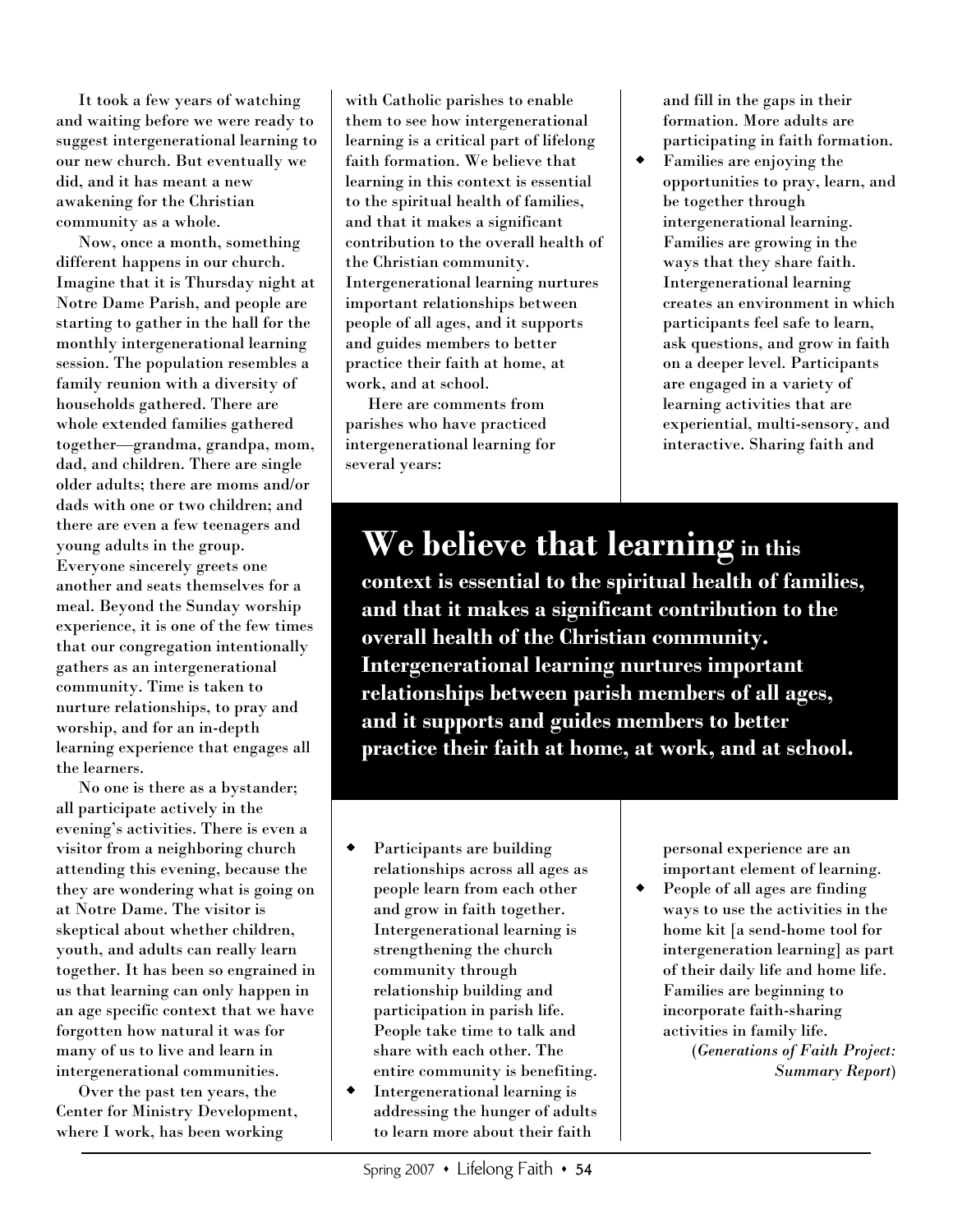## Being a Truly Christian Community

I have often wondered how we are able to fully understand the meaning of Christian community when we live in such a divided world. We divide believers and nonbelievers, we segregate young and old, we distinguish between cultures and languages and needs. In fact, we manage to creatively divide ourselves up at every opportunity. Yet our Christian faith challenges us again and again to witness the hope and possibility of being community in the world. Through the celebration of Eucharist we seek to proclaim that all are welcome, all belong, all are united together through the life, death, and resurrection of Jesus Christ. We can serve together, we can heal together, we can pray together, and we can build community together, all because we are of one faith, called to be disciples in every moment of our lives.

The *Catechism of the Catholic Church* states, "In Christian usage, the word "church" designates the liturgical assembly, but also the local community or the whole universal community of believers. These three meanings are inseparable. "The Church" is the People that God gathers in the whole world. She exists in local communities and is made real as a liturgical, above all a eucharistic, assembly. She draws her life from the word and the Body of Christ and so herself becomes Christ's Body." (no. 752)

If we believe we are the People of God, we need to embrace the call to relationships that being a people demands. Not just relationships of the same, but relationships of the diverse. It is important for a young

person to try and understand the perspective and stories of an older person. In the simple witnessing of their faith, many a child has softened the heart of the older generation, thus enabling the Spirit to enter. The faithful testimony of a young adult can move young people to re-evaluate their priorities and directions. One isn't a "people" alone!

evident through all members of the community gathered together to learn and share faith together. Whether it be the joy of a household welcoming a new baby or the witness of faith in an older person whose spouse has just been moved to a nursing home, intergenerational faith formation can be the nurturing place for Christian identity and values, where the long-held faith

## **Intergenerational learning creates centers of dialogue for exploring faith.**

We are not formed or fashioned into a people in isolation. It is only in community, through the grace and power of the Trinity inherent in the whole community that we can be the People of God. The *General Directory for Catechesis* makes it clear: "In giving attention to the individual, it should not be overlooked that the recipient of catechesis is the whole Christian community and every person in it" (no. 168).

The nature of intergenerational faith formation stands as a countercultural witness to the consumer-driven society that plants the seeds of need, using "things" to fill the need of relationships, purpose, and meaning. Intergenerational faith formation calls us to remove the blinders of assumption from our eyes and to call forward the best from one another as we explore our call to be disciples of Jesus Christ in today's world. It provides a setting in which to learn compassion, to learn how to listen, to celebrate the gift of faith in the hope found in others.

Through intergenerational learning the life, death and resurrection of Jesus Christ is

traditions of the Christian community are shared.

Our faith formation programs need to provide opportunities for intergenerational learning that includes all ages and generations in the community. This type of learning provides an opportunity to gather the whole community together to learn, pray, celebrate, and share. It has tremendous benefits for the community and for individuals.

Intergenerational faith formation:

- builds community and meaningful relationships across all the generations in a church
- provides a setting for each generation to share and learn from the other generations (their faith, stories, wisdom, experience, and knowledge). The parent and grandparent generations pass on the traditions of family and faith to the younger generations, while the younger generations share their faith, energy, and new insights with the parent and grandparent generations.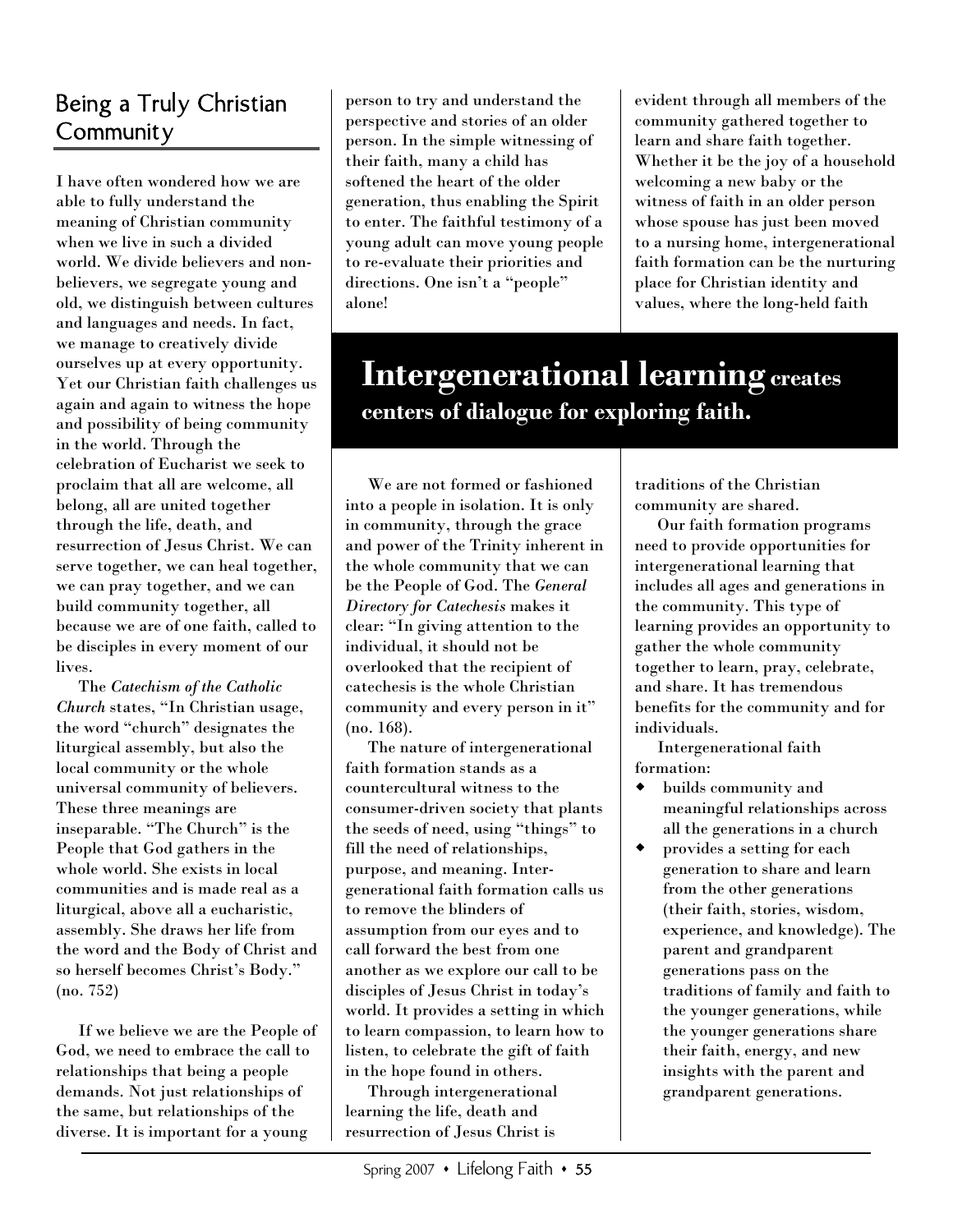- provides an environment where new ways of living one's faith can be practiced
- provides adult role models for children and youth.
- promotes understanding of shared values and a common faith, as well as respect for individuals in all stages and ages of life.
- helps to overcome the agesegregated nature of programs in both our parishes and society.

## Intergenerational Learning: Features

Intergenerational learning is much more than different ages learning the same thing at the same time or in the same place. Sometimes called cross-generational learning, it includes intentional opportunities for learners to "cross" their generational boundaries and learn, pray, serve, and be in community with a variety of ages.

Through intentional community building, learners of all ages feel comfortable with one another studying and celebrating the rich traditions of the Christian faith. Intergenerational learning provides opportunities for young and old to teach one another. For example:

 Scripture takes on a new meaning for the elderly as they listen to a young person's research on the Isaiah passages in preparation for Advent.

- Children grow in their understanding of discipleship as they listen to their parents or other adults talk about the challenges of being a person of justice.
- Parents and grandparents pass on traditions of family and faith to the younger generations, while the younger generations inspire others with their energy, enthusiasm, and fresh insights.

Intergenerational learning creates centers of dialogue for exploring faith. Through these conversations we are all nurtured and challenged to live out our baptismal commitments. Crossgenerational faith sharing helps us celebrate the presence of God throughout our diverse life experiences. We help one another with our questions, and occasionally offer inspired answers.

Intergenerational learning provides role models and mentors who inspire our hearts so that we can live out our faith to the fullest. How awe-inspiring it is to hear

- an eight-year-old talk about her plan to help the homeless in her city
- a thirty-year-old mom share how she seeks to find the face of God in every person she meets as she takes her children to the playground each day
- a middle-age man share his struggle to find God's presence as he journeyed with his dying wife

 a seventy-year-old couple talks of their committed love through the sacrament of marriage that they have shared for fifty years.

Intergenerational learning provides opportunities to practice one's faith as each person better learns how to pray, how to read Scripture, and how to relate to people of different ages and cultures. Imagine Christians of all ages practicing together to be church.

## Intergenerational Learning: Characteristics

Intergenerational learning incorporates the best of what is important about learning. People of all ages and generations learn best when the learning program engages them experientially, through their heads, hearts, and lifestyles. Students of all ages learn best when their own experiences are honored and respected. Multi-sensory methods to engage the whole person—art, drama, music, dance, storytelling, media, prayer, rituals—are key building blocks for effective intergenerational learning experiences. One need only imagine Jesus, and how he taught through story and images, to realize that learning is broader than lectures and presentations.

Intergenerational learning is enriched through the use of collaborative and group-centered formats for study, inquiry, activities, and sharing. Today's generations of learners are accustomed to interactive learning that actively engages them in the learning process.

Good learning always has realworld application, making the connection between learning and life, and faith and life. When

**Cross-generational faith sharing helps us celebrate the presence of God throughout our diverse life experiences. We help one another with our questions, and occasionally offer inspired answers.**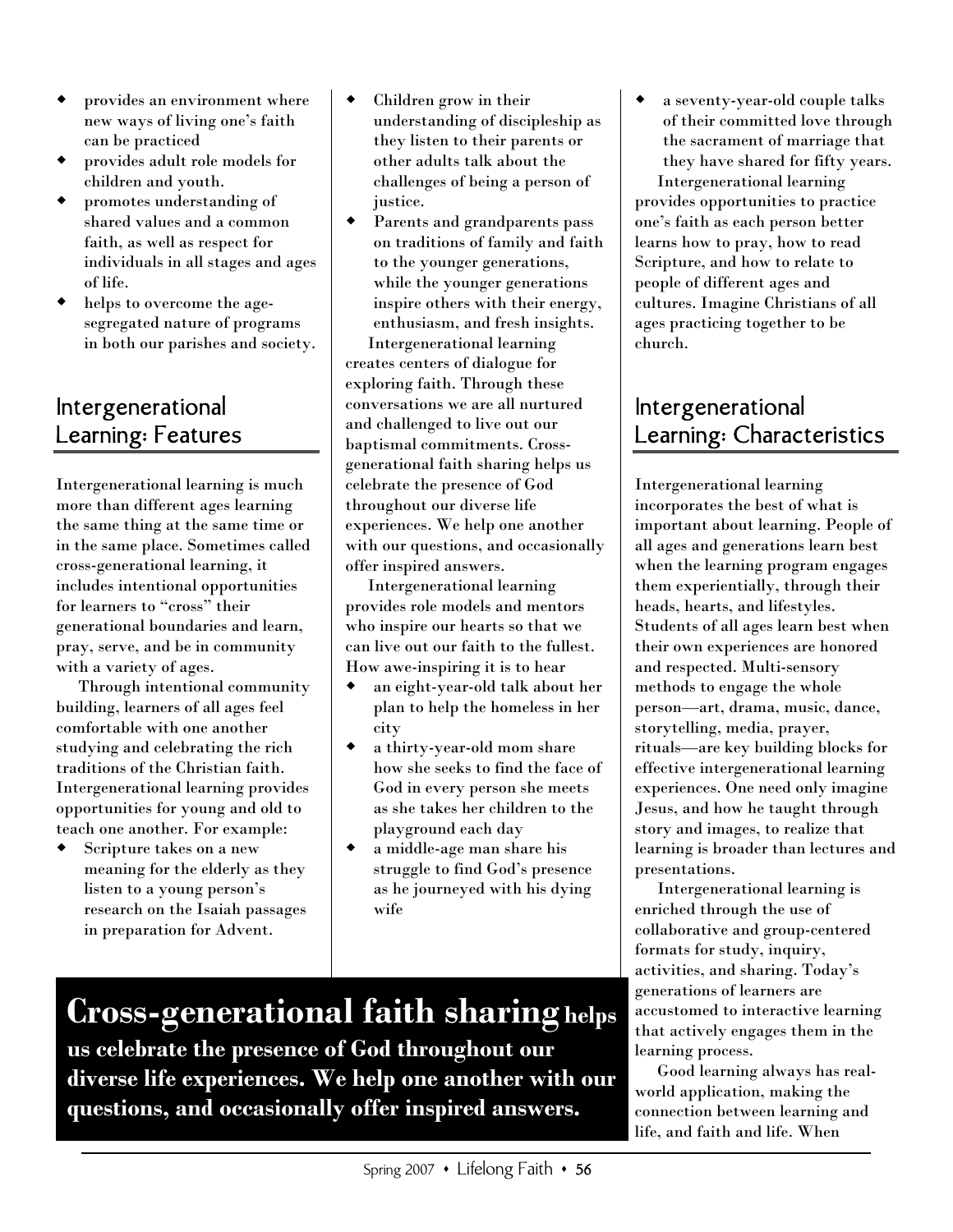learners leave the intergenerational learning sessions they need to be ready to live out their faith in new and renewed ways. Good learning involves more than just receiving content; it also involves integrating that content into daily practice.

## Intergenerational Learning: Process

The following learning process, and its many variations, is being used by thousands of churches across North America to design and facilitate intergenerational learning programs.

## Part One: Gathering

**Registration and Hospitality**  Registration may be needed before the learning event takes place in order to determine the number of people who plan on attending. Registration may also be needed as the learners gather for the session to distribute nametags, handouts, home kits, and perhaps collect outstanding fees.

Hospitality is critical toward creating a vibrant learning community. If learners are welcomed warmly, they will more readily participate in the learning program. People learn best in an environment characterized by trust, acceptance, and inquiry. Beyond the gathering, hospitality is critical throughout the entire intergenerational learning experience.

#### **Program Overview**

People of all ages like to know how they are going to be spending their time together. As you begin your session, give the learners an overview of the program. Post the agenda on flip chart sheets, use a PowerPoint presentation, or

distribute small pieces of paper for individual learners to carry with them. You may choose to bundle the handouts and take-home materials into a small booklet, placing the program agenda on the front cover.

#### **Group Formation and Community Building**

Depending on the learning model or activities chosen, learners are divided into groups: family clusters, intergenerational groups, or agespecific groups. The grouping choices depend on the topic for the session, the physical space, the leadership available, and the number of participants. Community building helps participants feel safe, comfortable, and welcome. Many churches start their learning experiences with a snack or meal.

#### **Opening Prayer Service**

The opening prayer service launches the learning experience, as it introduces the theme and roots participants in the community of the Trinity. In some sessions, the opening prayer experience is expanded to serve as the "All-Ages Learning Experience."

### Part Two: All-Ages Learning Experience

The All-Ages Learning Experience provides participants with a multigenerational experience to engage them in the topic of the session. All-ages learning experiences equalize the ages, so that listening to music or singing, watching a dramatic presentation, making an art project, watching a video, hearing a story, participating in a ritual, or praying together are things that different-aged people do at the same time and place, and in a similar manner. Shared experiences are absolutely critical for intergenerational learning.

## Part Three. In-Depth Learning Experience

In this, the longest portion of the intergenerational experience (usually about 90 minutes), learning formats are selected according to audience, facilitation, physical space, and topic. A church may use one format one month and a different format the next, depending on the topic being explored. A community may even blend the whole group and age group formats at the same learning session. For example, families with children separate so that the parents have a brief catechetical session on the topic while the children participate in music or crafts related to the topic. The families are then reunited after 15 to 20 minutes to continue to participate in the learning experience together. Here follows an overview of the three learning formats.

#### **Whole Group Format**

The Whole Group Format gathers all participants into one large space and guides them through each learning experience at the same time. Imagine a large church hall or adaptable worship space in which tables (preferably round) and chairs have been set up and people of all ages are gathered. Some of the table groups appear to have two or three families working together on a project, some have teenagers or adults working together, and other table groups have people of all ages at them.

At the front or middle of the room is a large-group facilitator (emcee) giving instructions to the groups, and guiding them through the learning experience. Circulating throughout the room are leaders in brightly colored T-shirts assisting the table groups as needed, or who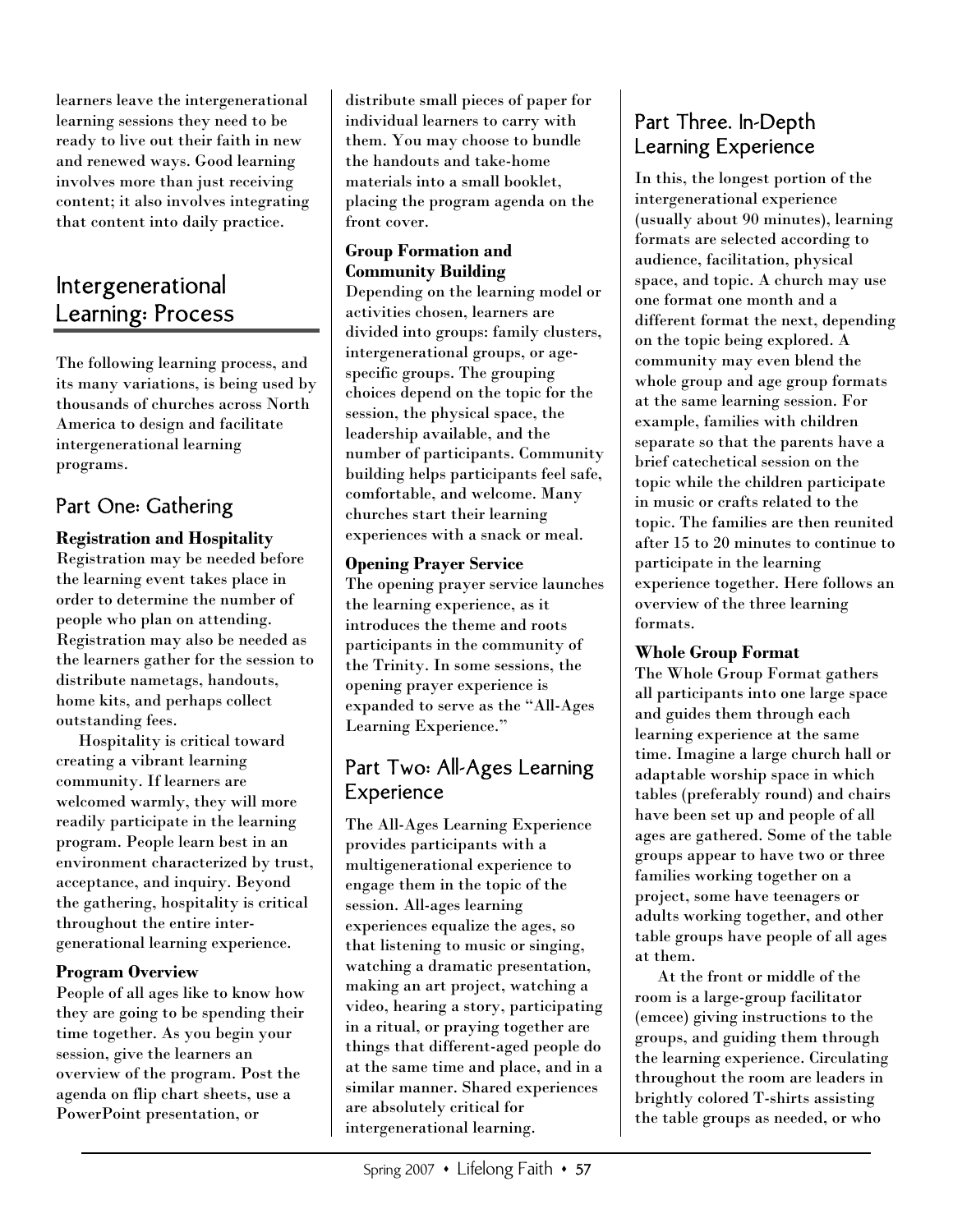have been assigned to help facilitate the learning at one of the table groups.

Some of the younger children are participating in the learning experience with their families, while others have chosen to attend the preschool learning option being offered in the vestibule of the church.

The Whole Group Format is a good choice for intergenerational learning when a church has:

- a large physical space with good acoustics and sound system, and appropriate furniture to comfortably accommodate the learners
- a competent large-group facilitator (emcee), capable of providing clear instructions, and able to manage the dynamics and energy of a large group
- a group of facilitators who feel comfortable moving through the assembly offering assistance, or a large enough team of table leaders to assign one facilitator to work with each table group
- a learning topic that lends itself to everyone learning the same thing at the same time but in different ways in the same space.

Timing is crucial. The various table groups must be able to accomplish the learning tasks in a similar timeframe to prevent some table groups having to wait long periods for other groups to finish.

#### **Age Group Format**

The Age Group format provides for three or more separate parallel learning groups to focus on the same topic through the use of learning activities best suited for their learning abilities.

Imagine the learning assembly has just completed their All-Ages Opening Experience and participants are moving into various spaces in the church facility. Families with preschool children have moved to the carpeted space of the school library for their learning time. Families with school-aged children have moved into one of the church halls for their learning, and the teen and adult groups have also found a comfortable learning space. For the next hour or so all of the learning will take place in these parallel learning groups.

The Age Group Format is a good choice for intergenerational learning when a church has:

- an adequate number of meeting spaces for the various groups to gather
- an adequate number of competent facilitators to work with each group
- a topic that is best explored through age-specific learning. Some topics are best explored using different activities for different groups.

The number of age groups may vary depending on your total number of participants. The following age groups are recommended. You may decide to have fewer groups—such as putting all teens together, or putting young adults and adults together—if your overall numbers dictate such a choice.

- Three years old and younger: child care
- Four and five year olds, with or without parents: preschool program with one or more teachers
- Parents with children in grades 1-5. We know that parents and children need time to learn together, to learn how to share faith and

talk about faith with one another. Times for parents of teens to learn with their teens should also be offered at varying learning sessions.

- Middle school: grades 6-8
- High school: grades 9-12
- Young adults (single, married couples): 18-39 years old
- Adults: 40 years and older.

**Learning Activity Center Format**  The Learning Activity Center Format provides structured learning activities at a variety of stations or centers in a common area. Imagine groups of learning teams, whether they are age-specific or intergenerational, busy at a variety of learning activity centers in the church complex. After a twenty-five minute learning period, the church complex erupts into temporary chaos as the learning groups move from one learning center to the next.

The learning activity center format is a good choice for intergenerational learning when a church has:

- a large physical space where multiple learning centers can be set up without each center being too noisy or distracting for other centers, or a church complex that has multiple meeting or classrooms in which the centers can be hosted
- an adequate number of facilitators to guide the learning at each center, or activities that are simple enough for learners to guide themselves
- a learning focus that lends itself to exploration through a variety of shorter topics that are facilitated through a variety of methods, such as a scripture drama and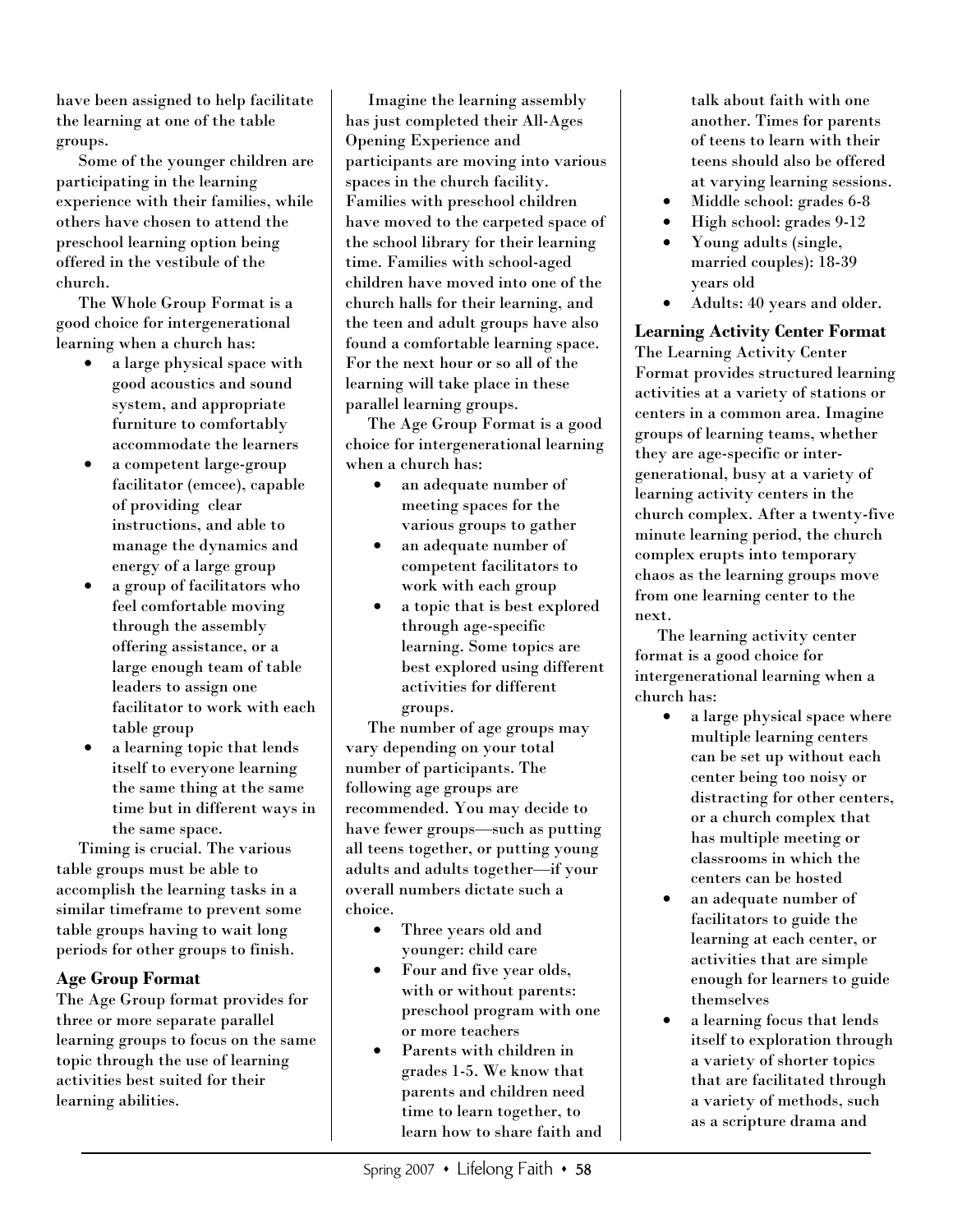discussion, making a project together like an Advent wreath, a video with a response activity, and so on.

### Part Four. Sharing Learning Reflections and Home Application

This portion of the learning event helps participants share what they've learned with each other, and to discover ways to apply the learning to their lives.

#### **Whole Group Sharing**

The whole group sharing experience provides an opportunity for each learning group to share some highlights of their in-depth learning experience with the rest of the community. Groups may describe the project or activity they created, give a verbal summary, share a symbol of their learning, offer a dramatic presentation, and so on.

Whole group sharing can be conducted in small groups (e.g., families with children, youth, young adults, adults) sharing their learning activities, or conducted with presentations to the entire learning assembly.

#### **Reflection**

Through reflection, participants can integrate what they have learned into their lives. Only then will they experience change and growth.

In the "present," you will ask participants to reflect on their learning experience by responding to simple open-ended sentence, such as "I learned…, I discovered…, I was surprised by…, I was moved by…" After a period of reflection, they share with a partner or table group.

For the "future," you might give participants a postcard in their home kit with same open-ended sentences. After participating in the church event that the learning

session was preparing them for, they fill out the card and drop it in the collection basket. Their learning may be shared anonymously with the whole community through the church bulletin and other means.

#### **Home Application**

Participants are given an opportunity to craft a concrete action plan for how they will live out what they have learned. This may be done is a simple format such as a to-do list or a pledge card. The learners are also given, with explanation and guidance as needed, any tools and resources they will need to continue the learning, praying, and serving at home.

## Part Five. Closing Prayer Service

The closing prayer service reminds participants what the learning is all about: celebrating and building the kingdom of God. Symbols and responses like pledge cards, prayers of intercession, action plans, and so on can be incorporated into a closing prayer service.

## Opportunities for Intergenerational Faith Formation

Use intergenerational learning to prepare for significant happenings in church life. For example, offer an intergenerational learning session on solidarity to prepare the community for Lent, or a session on faithfulness to prepare everyone for the annual blessing of married couples. Offer an intergenerational church-wide retreat, such as a daylong or weekend retreat focused on an event or topic important to your faith community, or an intergenerational vacation Bible school program.

Intergenerational faith formation is integral to our churches as we seek to nurture lifelong faith formation in our communities. The possibilities are endless. What opportunities can you provide for your community to strengthen their call to be the People of God by learning together?

#### **Works Cited**

*Catechism of the Catholic Church*. Washington, DC: USCCB Office of Publishing, 1997. Congregation for the Clergy. *General Directory for Catechesis*. Washington, DC: USCCB Publishing, 1997.

#### **Bibliography**

- Martineau, Mariette. *People of Faith Coordinator's Manual*. Orlando: Harcourt Religion, 2005.
- Meyers, Patty. *Live, Learn, and Pass it On! The Practical Benefits of Generations Growing in Faith Together*. Nashville: Discipleship Resources, 2006.
- Roberto, John. *Becoming a Church of Lifelong Learners*. New London, CT: Twenty-Third Publications, 2006.
- White, James. *Intergenerational Religious Education.* Birmingham, AL: Religious Education Press, 1988.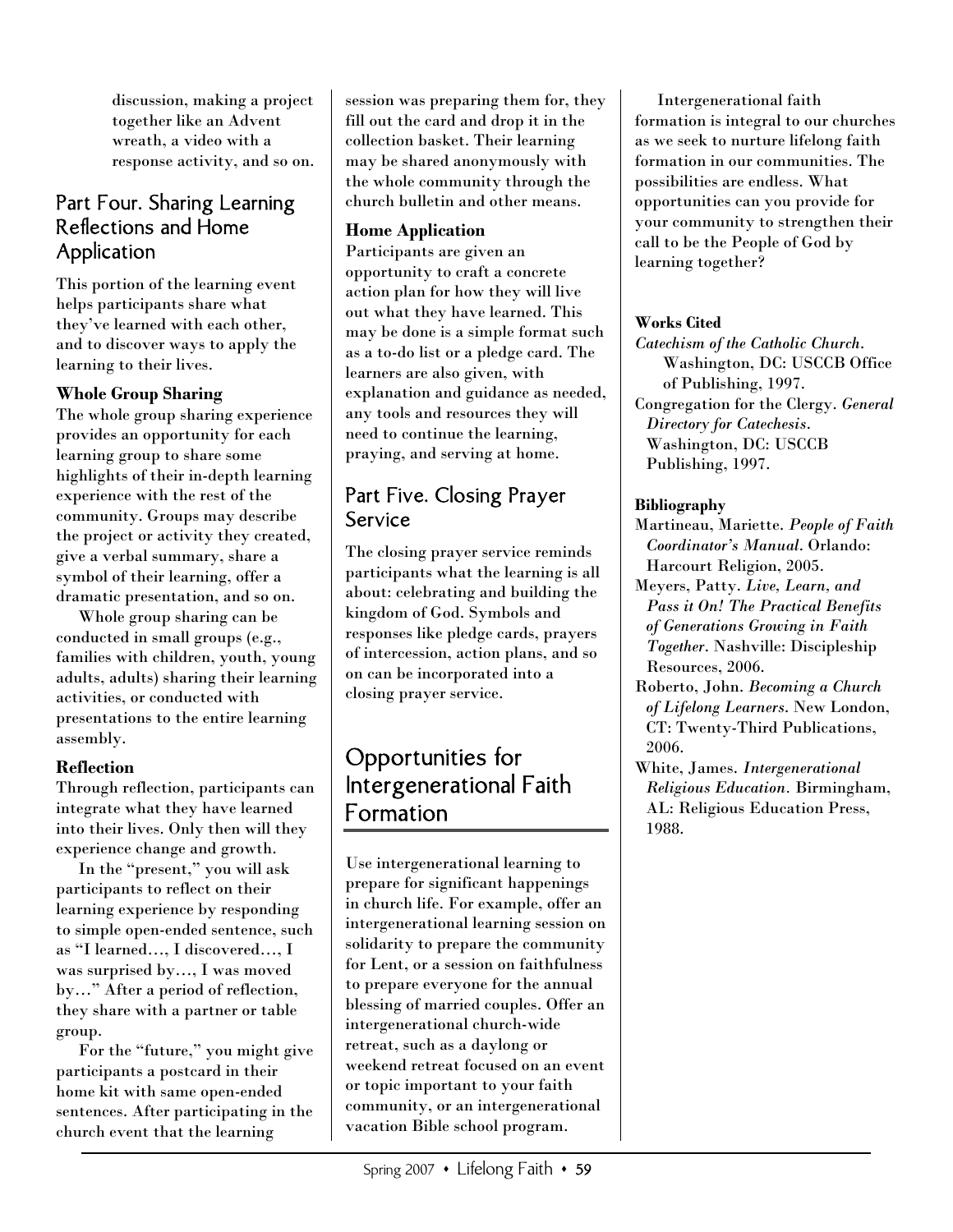Practice Ideas

# Ways to Utilize Intergenerational Learning

#### **1. Develop a faith formation curriculum for the whole community using intergenerational faith formation as the primary learning model.**

Many churches across the country have adopted intergenerational faith formation as their primary learning model. The intergenerational curriculum becomes the core faith formation curriculum for the whole Christian community, supplemented by agespecific topics for children, teens, and adults. For example, many churches offer monthly intergenerational learning sessions for the whole faith community. They may offer the same intergenerational program several times each month to accommodate the number of people in the church, using different days and times to make it easy for people to participate.

Here is an example of topics for an entire year of intergenerational learning focused on Jesus and discipleship. This example makes clear the intimate connection between faith formation, Sunday worship (with a special focus on the lectionary), and the liturgical seasons.

| November-December | <b>Birth of Jesus</b>        |
|-------------------|------------------------------|
| January-February  | Called to Discipleship       |
| March-April       | Death of Jesus               |
| April-May         | <b>Resurrection of Jesus</b> |
| June-Summer       | Living as Disciples          |
| September-October | <b>Identity of Jesus</b>     |

#### **2. Extend a topic or theme being featured in the faith formation program for children or adolescents, to the whole community through intergenerational learning.**

A topic that the children are studying can be extended to the whole community through intergenerational learning. For example, if the children are studying about Jesus, consider offering an intergenerational program on the identity of Christ. Schedule it within the same timeframe that the children are studying the unit on Jesus.

If the young people are preparing for a service project or mission trip, use the opportunity to conduct an intergenerational session on Christian service, and get everyone engaged in supporting the teenagers. Intergenerational learning provides a common

learning experience for the whole community that can support age group learning programs. Examine your age group curriculum and look for the opportunities and topics for extending age group learning to the whole community.

#### **3. Replace a topic in the children or adolescent faith formation program with intergenerational learning on the same theme.**

Intergenerational learning can provide a different learning model for teaching the same content that would have been taught to the children. For example, replace the children's sessions on prayer with one or more intergenerational sessions on prayer for all members of the community. Children will benefit greatly by learning together with their parents and the other generations of the Christian community.

#### **4. Add intergenerational learning to sacramental preparation and sacramental celebrations**.

Sacrament preparation offers a marvelous opportunity to offer intergenerational learning for the whole community and/or the extended family of the one preparing for the sacrament. The celebration of a sacrament, such as baptism or Eucharist, is an opportunity to enrich the faith of the whole community. For example, your church can offer intergenerational learning each year around the celebration of First Communion, focusing on different aspects of the Sunday liturgy within the context of the sacrament. During the Christian initiation formation process (RCIA), intergenerational sessions can be offered on initiation themes, such as the baptism and conversion. In addition, many Catholic parishes conduct intergenerational learning programs to prepare the community for the celebration of the sacrament of reconciliation in Advent or Lent.

#### **5. Conduct intergenerational faith formation before major church year feasts and seasons, as well as church events.**

The church calendar is rich with possibilities for intergenerational learning for the whole community. Conduct intergenerational programs to prepare all generations for major liturgical feasts and seasons, such as Advent, Christmas, Lent, Holy Week, and